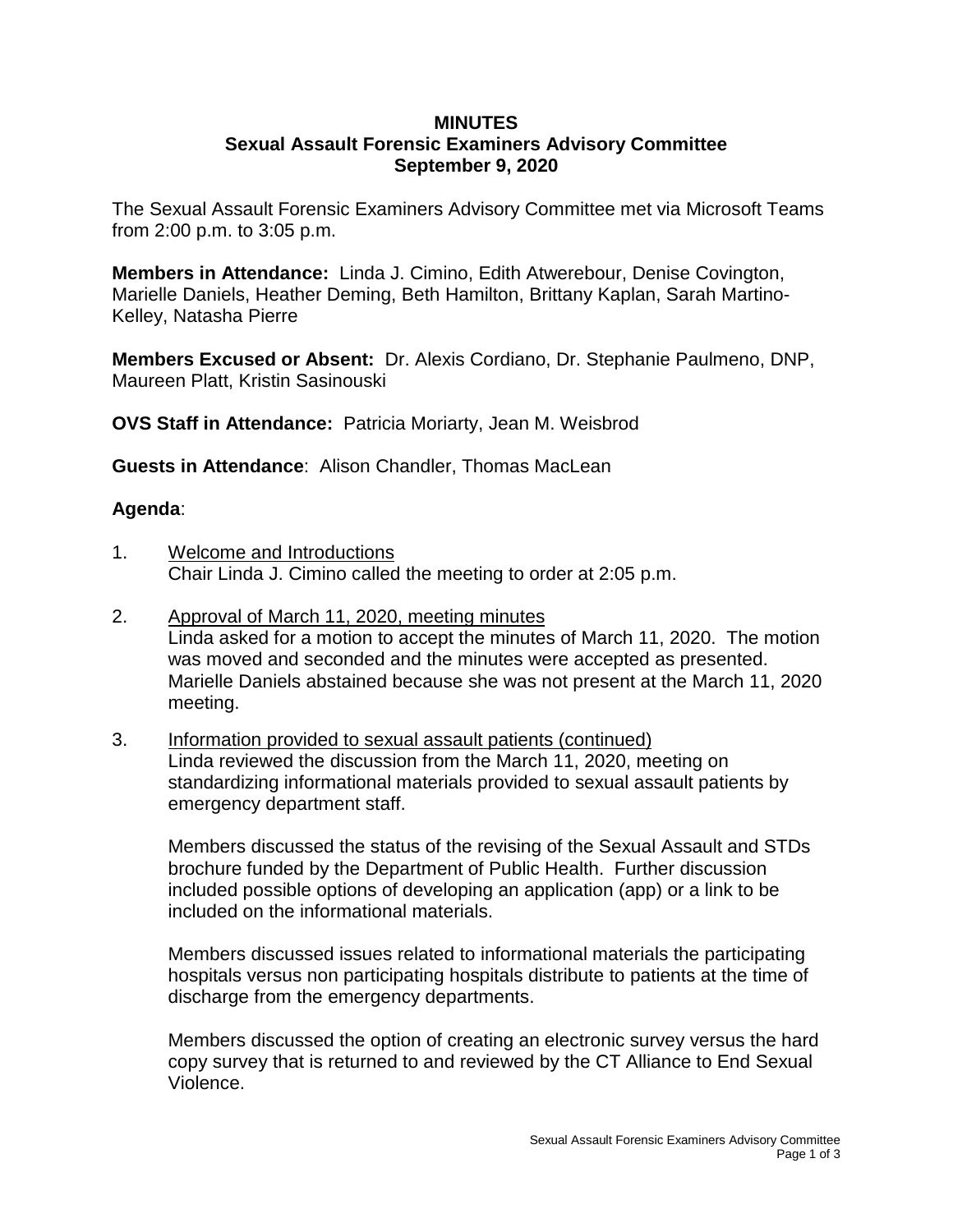Members discussed several options to provide patients with electronic information regarding services which would replace the hard copies of information that a patient currently receives at discharge from the emergency department.

4. Update on vote to waive annual competency requirement Linda reported that on July 28, 2020, Chief Court Administrator, Judge Patrick Carroll, approved the Committee's recommendation which waived the 2020 SAFE competency requirement and extended the certification date until 2021. New certifications have not been issued yet.

# 5. SAFE Practice in CT

Denise reported that she met with a SANE-A Board certified nurse from out-ofstate to review State of CT Technical Guidelines and CT evidence collection processes, in accordance with the Advisory Committee recommendation. The SANE-A found the review to be very beneficial as there were significant differences in SAFE practice.

Members discussed the suggestion that a list of CT trained SAFEs be created and it was met with approval. It was agreed to format the list in alphabetical order by the name of the SAFE and it will be updated in January and July of each year. It was stated that the list will include statutory language as framework for the list. Also, it was agreed that the list will include referral information to the SAFE Program Manager for nurses who use the SANE or SAFE title on their resume that travel or relocate to Connecticut. Discussion also included options for posting and distributing the list.

Denise reported that there are 20-25 nurses who are applying to the fall training program with 5 of them joining the SAFE Program. Denise stated that there was a positive response from hospitals to participate in the training despite the COVID pandemic. Denise reported first time commitments from the following hospitals to send nurses to participate in the training:

- o Backus Hospital
- o Bridgeport Hospital
- o Danbury Hospital
- o Norwalk Hospital

### 6. SAFE Training Program Update

Pat reported that hospital staff that have undergone SAFE training through OVS have been invited to ongoing training opportunities and have responded positively to the monthly virtual SAFE QA meetings. The meeting topics include:

- o July 22, 2020: Legal Perspectives
- o August 20, 2020: Vicarious Trauma
- o September 14, 2020: Medical Examiner Findings